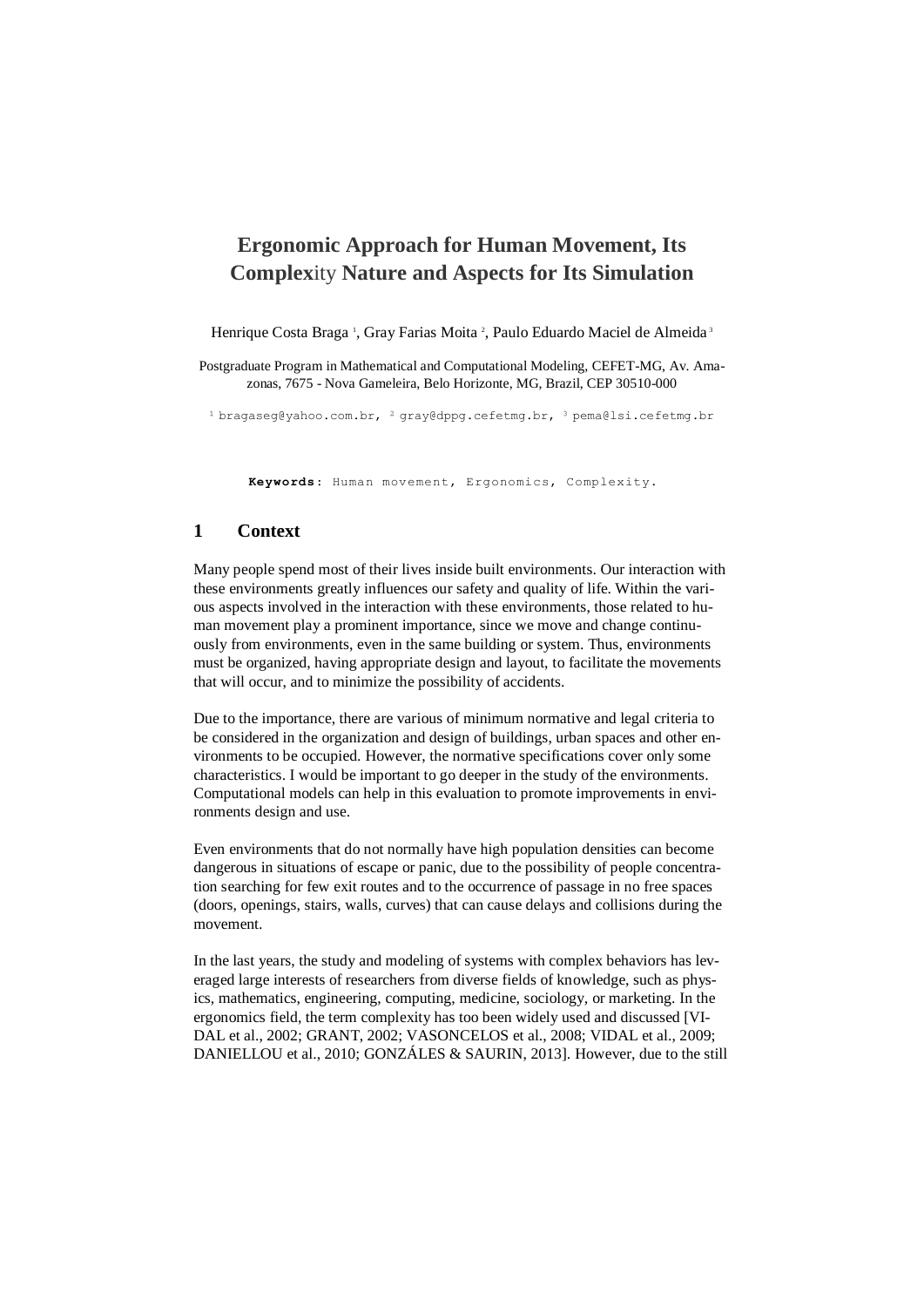relatively recent nature of this modus of application of the term complexity, we have the existence of a myriad of conceptualizations for complexity, making it necessary a prior definition for this term before advancing in the matter.

In the focus here, a complex (or complex behavior) system will be strictly considered as having interactive elements and exhibiting emerging properties that do not result from the existence of a central controller [BOCCARA, 2004]. In this context, emergent properties are characteristics that hatch as a result of the interaction of the elements of the system itself.

Research in the ergonomics involving complex phenomena are usually focused on socalled sophisticated tasks. In this work, the simple human movement, despite its apparent triviality, is presented as being, in itself, rich in the emergence of complex behaviors. This is an important characteristic to be understood, since complexity can both promote the improvement of the environment and also result in serious accidents.

Thus, the objectives of the present work are: to present the process of human movement in an environment built as a complex ergonomic system; to exemplify several ergonomic characteristics that can be used as beacons of computational models to simulate the process of human movement; and, to propose guidelines for the development of a suitable computational modeling for that purpose.

Several parameters or factors can be considered, including physical, cognitive and organizational ergonomics, necessary to synthesize a suitable modeling of human movement by agents, such as: the representation of the physical environment and its preferential routes; the representation of human bodies and their levels of stress; the reaction time in emergencies; the expected velocity of movements; the effect of comfort zones; the inertia effect; visual and sound signaling; the possibility of falls and accidents; the type and quality of the floor; organizational factors; among others.

# **2 Method**

A comprehensive bibliographical research was conducted in order to identify the occurrence of complex phenomena in simple human movement, even in very simple systems. Some photographic records were obtained to corroborate these phenomena. Some ergonomic parameters potentially relevant to the development of a computational model for the simulation of human movement were also identified and discussed, and how schematically these parameters relate to each other, allowing for the occurrence of complex phenomena.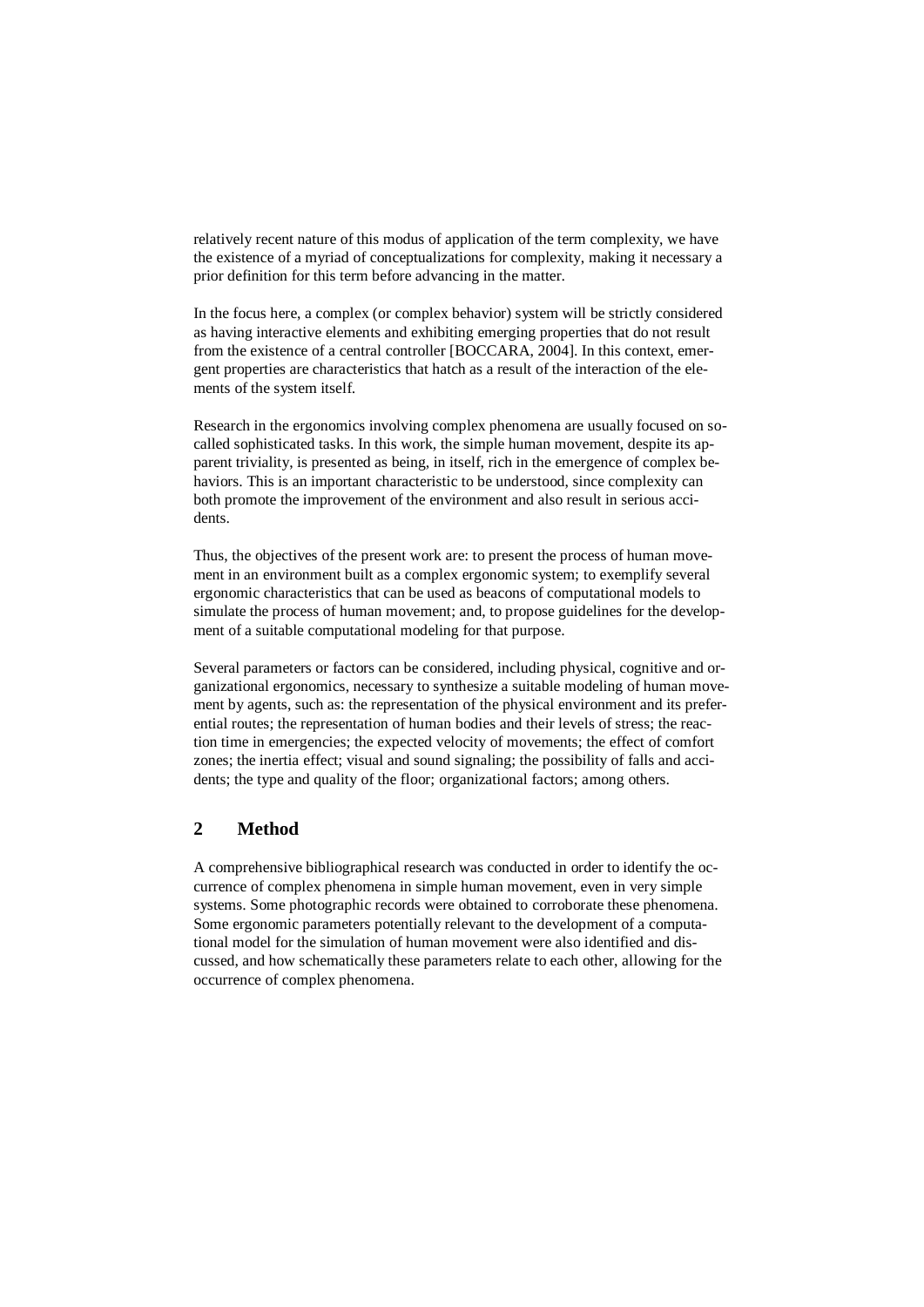## **3 Results**

Specifically in human movement, there are many examples of complex behaviors and their effects (STILL, 2000; HELBING et al., 2000; GOLDSTONE; ROBERTS, 2006; SCHADSCHNEIDER et al., 2009). Among the most important, the use of movement routes that were not foreseen or even prohibited must be cited. It is not uncommon to find in some place, despite the existence of an appropriated route suitable for human movement, the formation of trails that can be perceived by the absence of vegetation that should occur there. These tracks are formed by the constant passage of people along this path not idealized to function as a human passageway. These alternative routes arise for different reasons, being the most common the search for reduction of the distance to be traveled and, for environments of greater population density, the maintenance of the normal velocity of movement. Another reason for the occurrence of trails is the lack of ergonomic adequacy of the main route of travel.

In agent-based modeling, each simulated person will have their characteristics incorporated, and will interact with the environment, perceiving the environment and their own choices of routes and ways of movement. This form of modeling does not force any of the simulated people to make decisions. The decision-making process is individual and private, and from this individual behavior the collective and complex effects that occur in a real movement will be obtained through self-organization of the system and its local relationships. Such an agent-based ergonomic modeling proposition has already been implemented computationally with promising results (BRAGA et al., 2014), including the observation of some complexity, but still in a limited fashion.

## **4 Conclusions**

In this work, it was demonstrated that human movement, even by itself, is already included in an ergonomic system, where physical, organizational, cognitive and environmental aspects are widely present. It has also been shown that, although human movement is apparently simple, the complexity, or the emergence of phenomena, plays a very important role in its development. The agent-based modeling, elaborated in an ergonomically situated way, appears to be a powerful computational tool for simulating human movement in a context of complexity, where local relations can generate self- organization. In future works, it is intended to increase the depth and quantity of properties involved and their interrelationships.

#### **5 References**

- 1. BOCCARA, N. **Modeling complex systems**, Springer, 2004. 397 p.
- 2. BRAGA, H.C.; MOITA, G.F.; CAMARGO, F.; ALMEIDA, P.E.M. Simulação da movimentação de pessoas em situações de emergência: aspectos ergonômicos e computacionais com autômatos fuzzy e sua aplicação ao projeto arquitetônico. **Ambiente Construído**, v. 14, n. 2, 2014, p. 61-77.